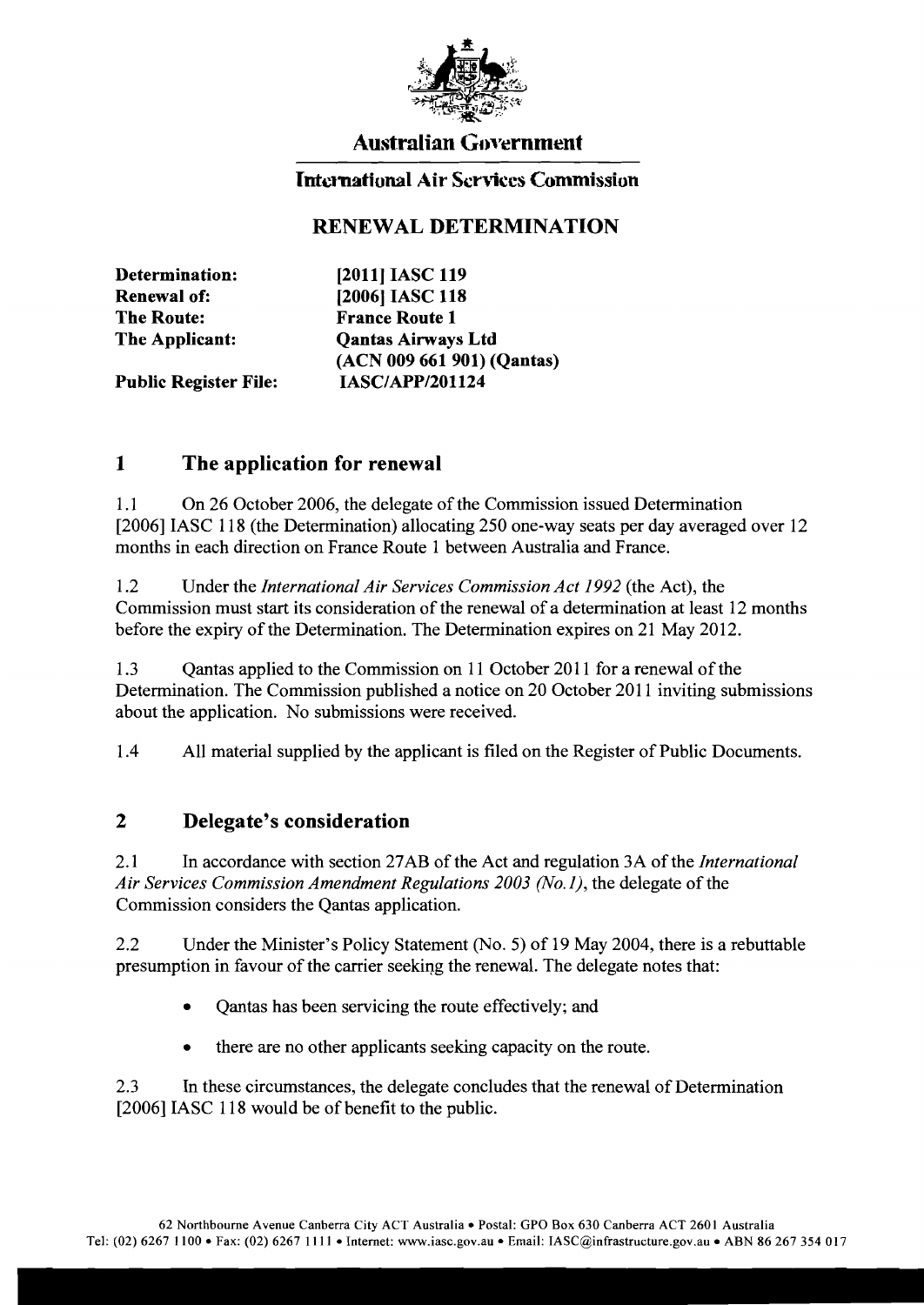# **3** Determination for renewal of Determination [2006] IASC 118 allocating capacity on France Route 1 to Qantas ([2011] IASC 119)

3.1 The delegate, on behalf ofthe Commission, makes a determination in favour of Qantas, allocating 250 one-way seats per day averaged over 12 months in each direction on France Route 1 under the Australia - France air services arrangements.

- 3.2 The determination is for five years from 22 May 2012.
- 3.3 The determination is subject to the following conditions:
	- Qantas is required to fully utilise the capacity;
	- only Qantas is permitted to utilise the capacity;
	- Qantas is not permitted to utilise the capacity to provide services jointly with another Australian carrier or any other person without the approval of the Commission;
	- the capacity may be used by Qantas to provide services jointly with British Airways in accordance with:
		- the code share agreement dated 5 October 1997; or  $\frac{1}{2}$
		- any new code share agreement, whether or not it replaces the existing agreement, with the prior approval of the Commission;
	- under the arrangements with British Airways, Oantas may only price and market its services, or share or pool revenues/profits on the route, jointly with British Airways as long as such practices are authorised under the *Competition and Consumer Act 2010* or otherwise authorised by the Australian Competition Tribunal, in the event of review by that Tribunal;
	- the capacity may be used by Qantas to provide services jointly with Air France in accordance with:
		- the code share agreement dated 28 October 2004;
		- or any subsequent code share agreement between Qantas and Air France for operations on the Australia - France route with the prior approval of the Commission;
	- under any code share agreement with Air France:
		- Qantas must price and sell its services on the route independently of Air France;
		- Qantas must not share or pool revenues on the route with Air France;